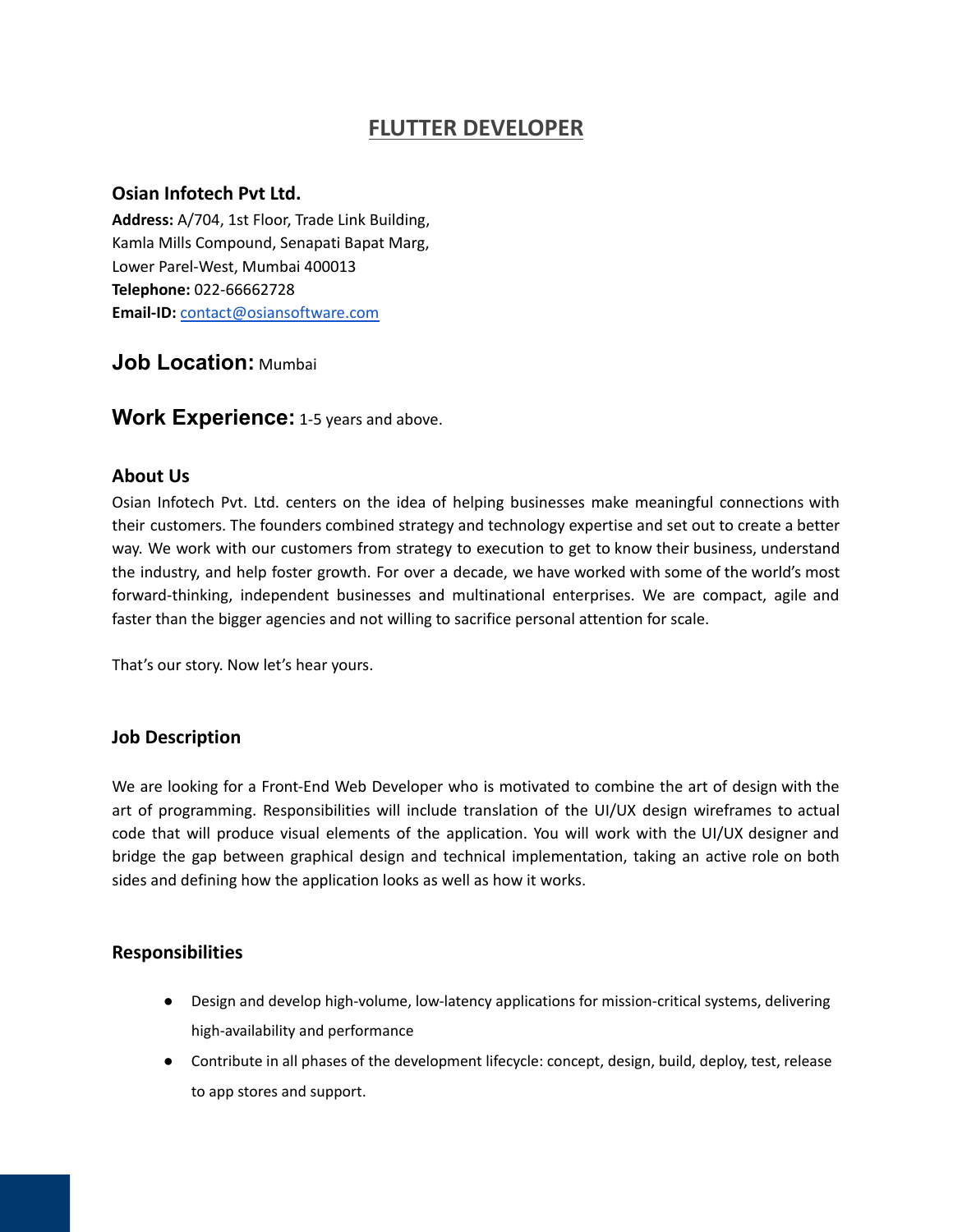- Diagnose performance issues, fix bugs (including crashes and ANRs) to increase the functionality of the application
- Write well designed, testable, efficient code
- Ensure designs are in compliance with specifications
- Prepare and produce releases of software components
- Support continuous improvement by investigating alternatives and technologies and presenting these for architectural review
- Collaborate with team members (product managers, developers, designers) to brainstorm about new features and functionalities.
- Stay up-to-date with emerging technologies

## **Skills And Qualifications**

- B. Tech, MCA, M. Tech degree in Computer Science Engineering or a related subject
- Proficient in Java/Kotlin programming
- Knowledge and experience in Flutter Framework and DART programming
- Understanding of web markup, including HTML5, CSS3
- Basic understanding of server-side CSS pre-processing platforms, such as LESS and SASS
- Hands on experience in using RESTful APIs
- Hands on experience in designing and developing microservices architecture and containers
- Object oriented analysis, UML and design using common design patterns.
- Hands on experience in development IDE Android Studio, Android SDK, Firebase Test Lab
- Experience with offline storage, threading, and performance tuning
- Familiarity with push notifications
- Familiarity with IOS integration with Flutter
- Experience using GitHub or similar environment
- Complete understanding of SDLC
- Experience with Agile development
- Experience with Material Design and Android UI design principles, patterns and best practices
- Good knowledge of adding third-party libraries
- Ability to understand business requirements and translate them into technical requirements
- Working knowledge of the general mobile landscape, architectures, trends, and emerging technologies